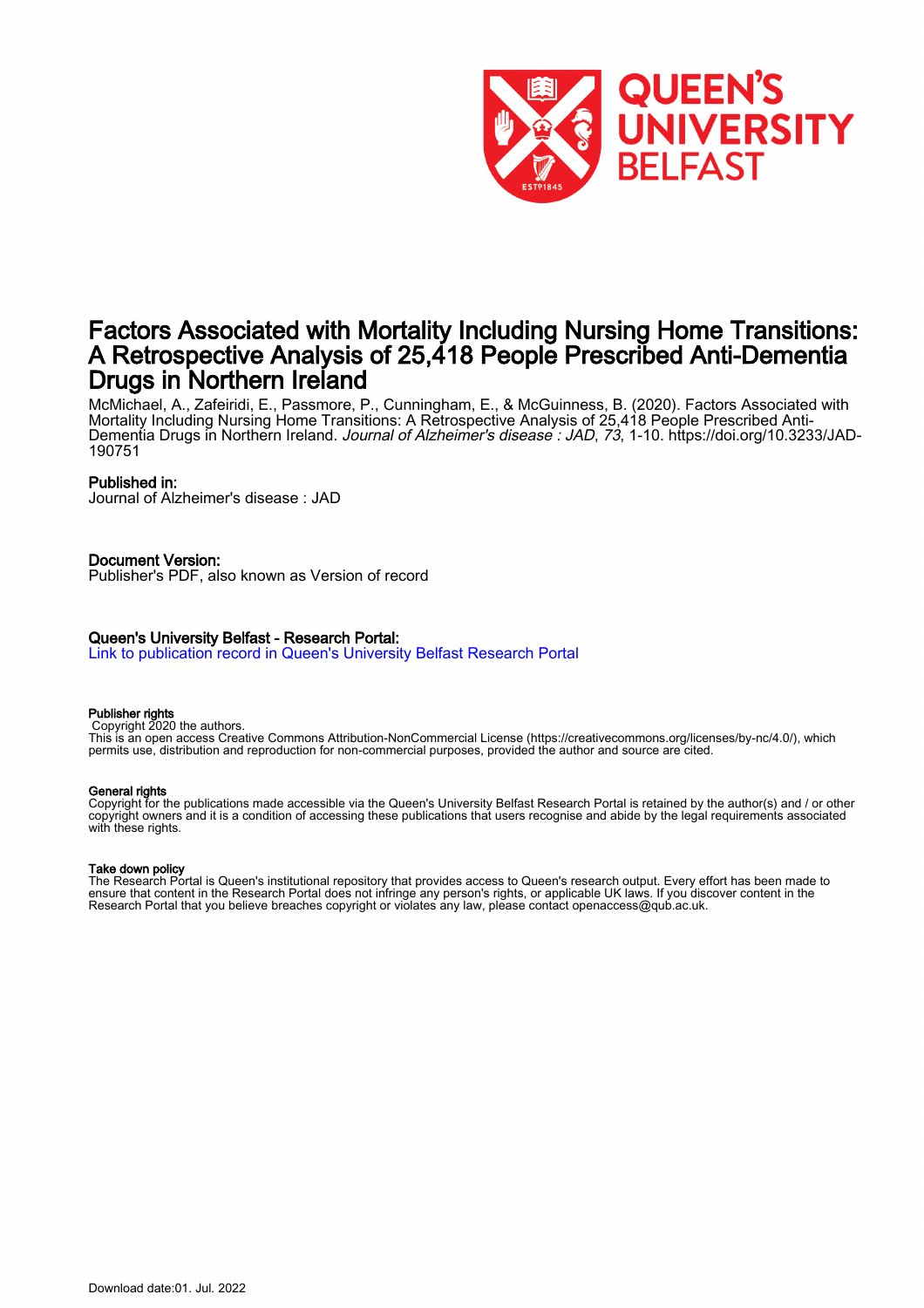# Factors Associated with Mortality Including Nursing Home Transitions: A Retrospective Analysis of 25,418 People Prescribed Anti-Dementia Drugs in Northern Ireland

Alan J. McMichael∗, Evi Zafeiridi, Peter Passmore, Emma L. Cunningham and Bernadette McGuinness *Queen's University Belfast, Centre for Public Health, Institute for Clinical Sciences, Block B, Belfast, Northern Ireland*

Accepted 26 November 2019

#### **Abstract**.

**Background:** Understanding factors associated with mortality after a dementia diagnosis can provide essential information to the person with dementia, their family, and caregivers. To date very little is known about the factors associated with mortality after a dementia diagnosis in Northern Ireland.

**Objective:** To determine how demographic and other factors such as deprivation and comorbidity medications influence mortality rates after a dementia diagnosis in Northern Ireland and whether these factors are influenced through nursing home transitions.

**Methods:** 25,418 people prescribed anti-dementia medication were identified through the enhanced prescribing database between 2010 and 2016. The impact of covariates including age, gender, marital status, deprivation measure, urban/rural classification, and comorbidity medications were examined using cox proportional hazard models with hazard ratios (HR) and 95% confidence intervals.

**Results:** Between 2010 and 2016, 12,129 deaths occurred, with 114 deaths/1,000 person years. Males had significantly higher mortality rates in comparison to females  $(HR = 1.28; 95\% CI = 1.23-1.33)$ ; this was true regardless of whether the person with dementia transitioned to a nursing home. People prescribed anti-dementia drugs living with lower levels of deprivation had significantly lower mortality rates in comparison to people living with the highest levels of deprivation (HR = 0.93; 95%CI = 0.89–0.97). Diabetic (HR = 1.18; 95%CI = 1.07–1.29) and anti-arrhythmic (HR = 2.44; 95%CI = 1.01–5.91) medication in particular significantly influenced mortality.

**Conclusion:** Male gender, higher comorbidity medications, and living in areas of higher deprivation significantly increased mortality rates for people prescribed anti-dementia drugs in our study population. When comorbidity medications were classified, only anti-arrhythmia and diabetic medications significantly increased mortality. Future research should continue to investigate factors which influence mortality after a dementia diagnosis.

Keywords: Cohort studies, dementia, epidemiology, mortality

∗Correspondence to: Alan J. McMichael, Queen's University Belfast, Centre for Public Health, Institute for Clinical Sciences, Block B, Belfast BT12 6BA, Northern Ireland. E-mail: [A.McMichael@qub.ac.uk](mailto:A.McMichael@qub.ac.uk).

#### **INTRODUCTION**

Dementia is defined as functional impairment on the basis of a progressive cognitive decline caused by a broad group of conditions, most commonly Alzheimer's disease [1]. At present there is no cure for dementia; however, medication can slow down the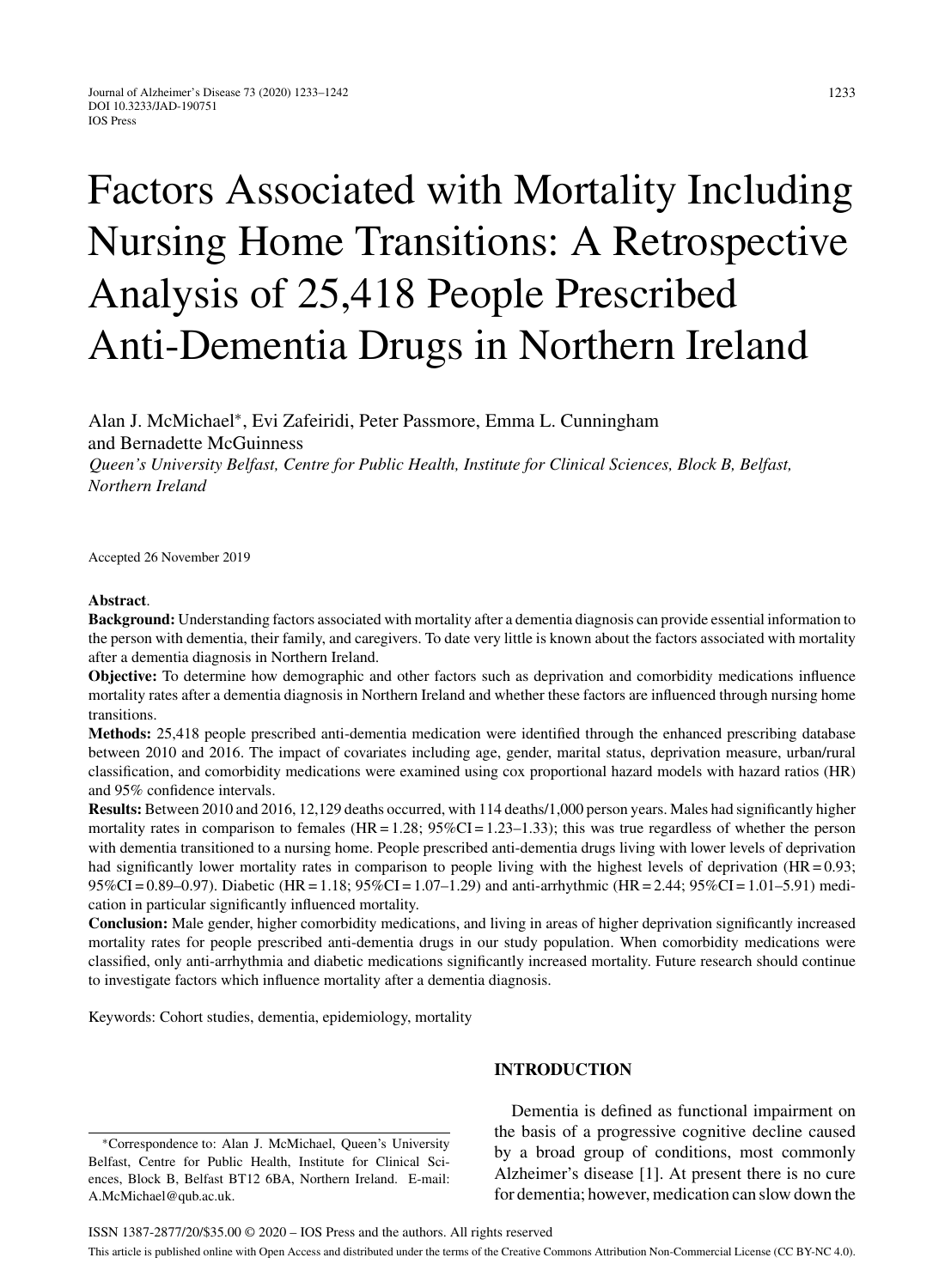cognitive decline and institutionalization rate in people prescribed anti-dementia drugs. The prevalence of dementia, together with the major health and social care burden associated with it, is predicted to increase considerably with the increase in the aging population [2]. For instance, in Northern Ireland (NI), current estimations suggest that 19,000 people are currently living with a dementia diagnosis [2], a number set to increase to 60,000 by 2050 [2]. Given these projections, understanding mortality rates in dementia is essential for resource planning and to adequately counsel and inform patients, family, carers, and social and healthcare professionals [3, 4]. Dementia shortens life expectancy, with some studies suggesting a survival time after diagnosis of 1–13 years [5]. However, longitudinal studies have shown that survival time could be as short as 4.5 years [5–7]. Several factors have been shown to be associated with mortality in dementia. Increasing age, lower cognition levels at time of diagnosis, and male gender are associated with increased mortality after diagnosis [8–11]. Moreover, higher levels of comorbidity medication has also been shown to increase mortality [7, 12], whereas being married may extend life expectancy [13]. Research has shown that people with dementia (PwD) who have transitioned to a care home or residential setting at least once have higher comorbidity medications and mortality [14]. Therefore, it is important to consider such factors when assessing variables which may influence mortality following a dementia diagnosis. In NI, several datasets exist which allow researchers to identify PwD and their demographic characteristics such as age, gender, marital status, whether they live in an urban or rural area, and the number of medications they have been prescribed. The aim of this study was, for the first time in NI, to explore demographic and other parameters such as deprivation and comorbidity medication which may be associated with mortality rates after a dementia diagnosis.

# **METHODS**

#### *Enhanced prescribing database*

The National Health Service in NI provides free health care at the point of use, and medications that are prescribed by a General Practitioner (GP) incur no charge. Unique to NI, the NHS Business Service Organization implemented an electronic prescribing database (EPD) in 2008. The EPD adds a barcode to

paper prescriptions dispensed by a GP which facilitates recording of the patients' unique Health and Care Number, details of the prescribed medication, and the prescriber. At the end of each month, all information contained in each bar code is scanned and held in the EPD [15]. The Honest Broker service has indicated that approximately 80–90% of all barcodes scanned result in useable data [15]. The EPD does not currently hold data on medicines bought over-thecounter or prescribed in hospital. Diagnoses and other clinical information are not recorded in the EPD.

Within the EPD database, prescriptions are coded within the British National Formulary (BNF) sections [16], making it possible to retrieve the number of medications dispensed from each BNF section. Several other variables, such as age, marital status, whether or not the person lives in a rural or urban area, and how many times the individual transitioned into a nursing home can be retrieved by linking the patient's unique Health and Care Number to several other datasets in the Business Service Organisation. Uniquely, the Business Service Organisation also contains information on each individuals Northern Ireland Multiple Deprivation Measure (NIMDM) [17], which is a deprivation measure ranging from 1 to 10, with higher numbers indicating less deprived areas.

#### *Study population*

The dataset for this study contained information on all patients in NI who were dispensed at least one medicine for dementia management (BNF section 4.11) between January 1, 2010 – December 31, 2016. This section contains cholinesterase inhibitors and memantine and these medications were used as a proxy for a dementia diagnosis as they are not prescribed for any other illness [18]. Similar to the methodology followed by Barry et al. [18] to identify people prescribed anti-dementia drugs, we used the first date that a dementia management medication was prescribed as a proxy for date of diagnosis. Moreover, the final data set also contained information on whether individuals lived in a rural/urban area, the number of times (if any) each individual transitioned into nursing home care between 2010–2016, if a person was known to have transitioned to a care home at least once in any quarter of any year from 2010–2016, we were provided with a "1" for that year and for no transitions a "0", the sum of which was "total number of care home transitions". Marital status was included; however, the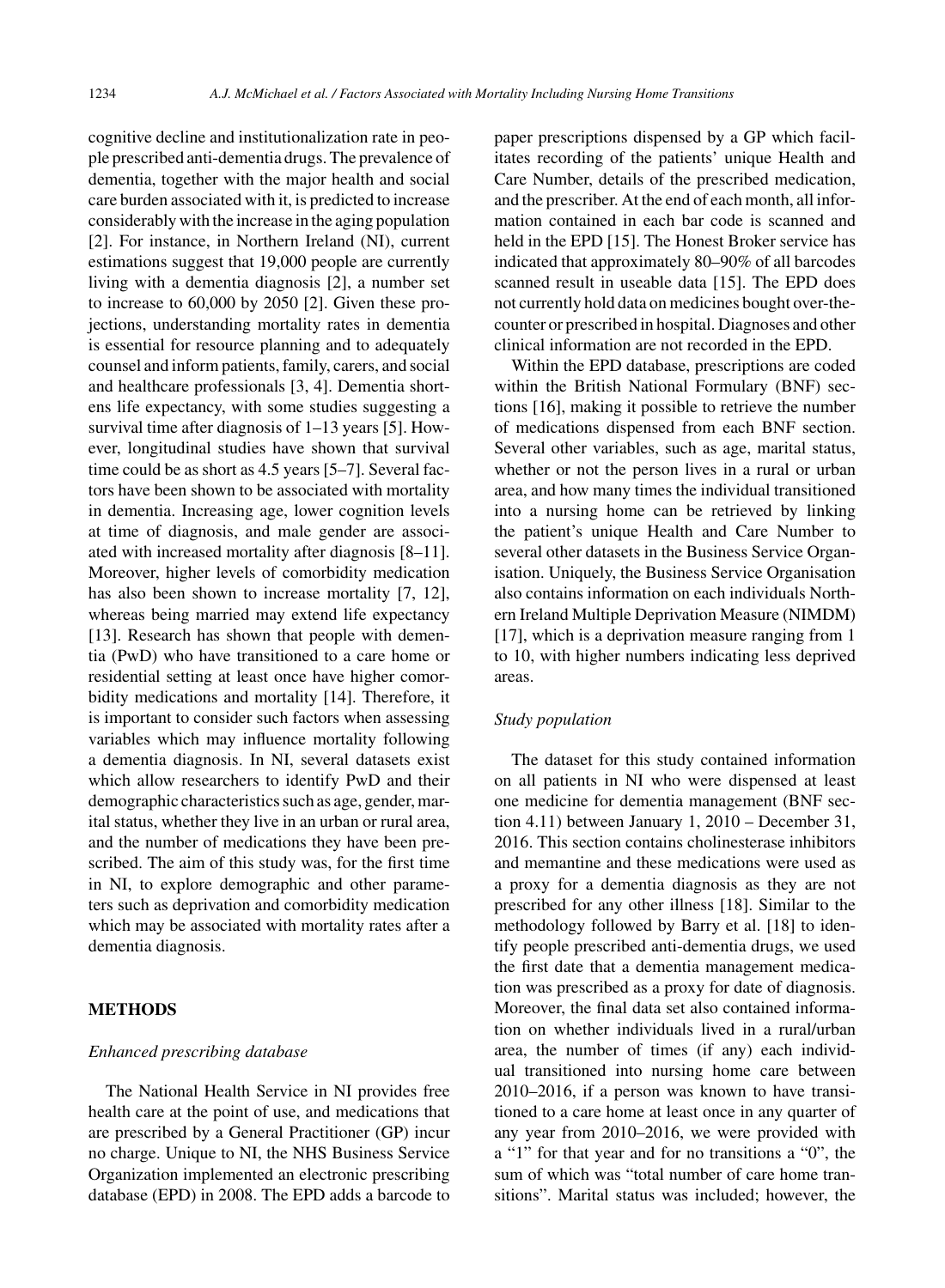date of this was inputted to the enhanced prescribing database at different times between 2010–2016. The number of medications per year dispensed to each person from the following BNF sections between January 1, 2010–December 31, 2016; BNF section 6.1 (diabetes), BNF section 4.3 (antidepressants), BNF section 4.2.1 (antipsychotics), BNF section 4.1 (hypnotics and anxiolytics), BNF section 2.3.2, (arrhythmia), and BNF section 2.5 (hypertension). We included these specific BNF sections due to past research suggesting that they influence prevalence of dementia and mortality [19–24]. For each of the BNF sections, we generated a variable "comorbidity", variable which equaled 1 if a person was dispensed at least one item from that section, otherwise 0; this allowed us to estimate the number of people with each comorbidity in the data set. For instance, if a person was prescribed at least one medication from BNF section 6.1, we labelled them as having diabetes. We summed the total number of comorbidity items dispensed between January 1, 2010–December 31, 2016 which was then categorized into 0,  $1-5=1$ ,  $6-10=2$ ,  $11-15=3$ , and  $>16 = 4.$ 

# *Statistical analysis*

To identify factors associated with mortality between people who had been in a care home at least once and those who had not after dementia diagnosis, we used Cox proportional hazard regression models. Results are shown as hazard ratios with 95% confidence intervals. Independent variables included, gender, age category, marital status, urban/rural classification, NIMDM, and total number of comorbidity medications. A second Cox proportional hazard model was estimated which replaced "total number of comorbidity medications" with "type of comorbidity" in order to determine which comorbidities influence mortality rates after diagnosis. As well as the frequencies for each of the independent variables, we also report total person years at risk (total number of years people in the cohort lived with dementia before mortality) and deaths/1000 person years (the number of people likely to die with dementia within the next 1000 years). Statistical significance at  $p < 0.05$  was assumed. We also conducted a series of independent *t*-tests to assess whether age and total number of comorbidity items was significantly different between people who had been to a care home at least once and those who had not.

### **RESULTS**

Demographic characteristics are presented in Table 1. A total number of 25,418 people prescribed anti-dementia drugs were included in the dataset. At the time of analysis 13,289 people were living with a dementia diagnosis and 12,129 people had died. The average survival time was 4.2 years, after the date of diagnosis. Sixty-five percent of the study population was female. Mean age was 77.3 years  $(SD = 8.4 \text{ years})$ . A third  $(32\%)$  of the study population were married; for 35% of the population, data regarding marital status was not available. More deaths occurred in PwD who had transitioned to a care home at least once  $(n=6,797)$  in comparison to PwD who had never transitioned to a care home  $(n=3,066)$ . Person years at risk and deaths per 1000 years was also higher among PwD who had transitioned to a care home at least once (6,797 deaths) in comparison to PwD who had never transitioned to a care home (3,066 deaths). A large majority had a high level of comorbidity medications, with 84% of subjects having more than 15 comorbidity medications. Forty-two percent lived in the higher category of the NIMDM (less deprived). A series of independent sample *t* tests found that on average, PwD who have been in a care home at least once were significantly older (t  $(25416) = -42$ ;  $p = <0.0001$ ) in comparison to those who had never been in a care home and that comorbidity medications were significantly higher among those who had not transitioned to a care home (t  $(25416) = -4.9$ ;  $p < 0.0001$ ).

#### *Mortality by demographic characteristics*

Results of Cox proportional hazard models are shown in Tables 2 and 3. In comparison to females, men had a significant higher risk of mortality (HR 1.28, 95% CI 1.23–1.33, *p* < 0.001). This was also true for PwD who had been in a care home at least once (HR 1.28, 95% CI = 1.21–1.35, *p* < 0.001) and for PwD who have never been in a care home (HR 1.26, 95% CI = 1.19–1.34,  $p < 0.001$ ). PwD in older age categories had significantly higher mortality rates. When considering all the data, people in the higher category of NIMDM, i.e., those living in less deprived areas, had significantly lower mortality rates in comparison to those in the lowest categories (HR 0.93, 95% CI = 0.89–97, *p* < 0.001). Urban/rural classification did not significantly affect mortality rates. People who were divorced, single, and widowed had significantly higher risk of mortality after diagnosis;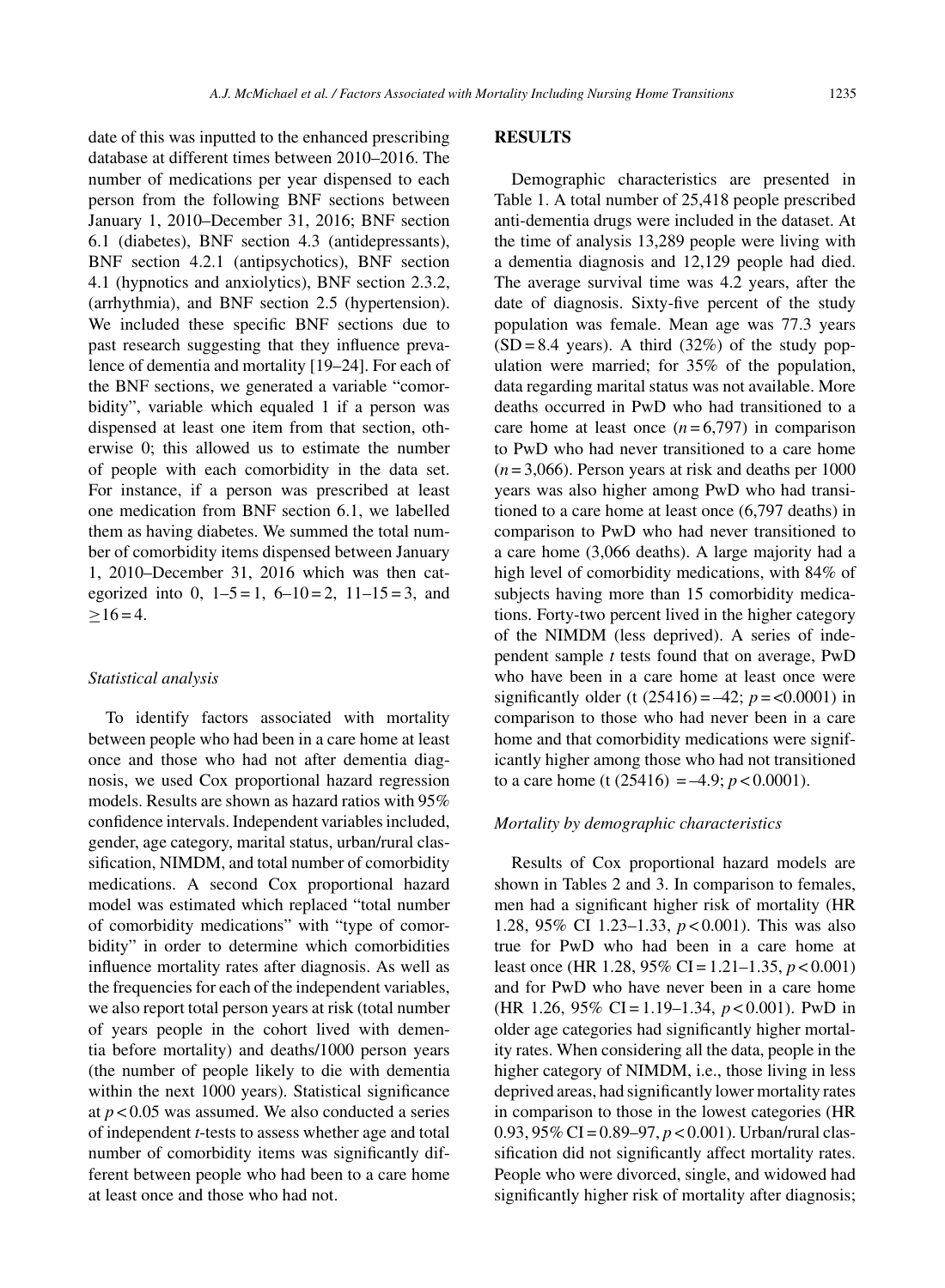|                                                       |                           |                          |                       |                         | Study cohort characteristics<br>Table 1 |                                          |                |                    |                              |              |                                   |                          |
|-------------------------------------------------------|---------------------------|--------------------------|-----------------------|-------------------------|-----------------------------------------|------------------------------------------|----------------|--------------------|------------------------------|--------------|-----------------------------------|--------------------------|
|                                                       | Number of<br>patients (%) | Deaths                   | PY at<br>risk         | 1000PY<br>Deaths/       | Number of<br>patients $(\%)$            | Deaths                                   | PY at<br>risk  | 1000 PY<br>Deaths/ | Number of<br>patients $(\%)$ | Deaths       | PY at<br>risk                     | 1000PY<br><b>Deaths/</b> |
|                                                       |                           | All data $(n = 25, 418)$ |                       |                         |                                         | No care home transitions<br>$(n=14,564)$ |                |                    |                              | $(n=10,854)$ | At least one care home transition |                          |
| Gender                                                |                           |                          |                       |                         |                                         |                                          |                |                    |                              |              |                                   |                          |
| $\overline{\mathcal{A}}$                              | 25418                     | 121                      | 106743                | $\Xi$                   | 4564 (57%)                              | 3066                                     | 32153          | 95                 | 0854 (43%                    | 5797         | 54567                             | $\overline{a}$           |
| Male                                                  | 8881 (35%)                | 12129<br>4471<br>7658    | 36102                 | 106                     | 5609 (39%)                              | 2266                                     | 20023          |                    | 3272 (30%)                   | 4592         | 16079                             | 119                      |
| Female                                                | 16537 (65%)               |                          | 70641                 | 120                     | 8955 (61%)                              | 3066                                     | 32153          | $\frac{13}{95}$    | 7582 (70%                    | 2205         | 38487                             | 137                      |
| Age                                                   |                           |                          |                       |                         |                                         |                                          |                |                    |                              |              |                                   |                          |
| 59                                                    | 1772 (7%)                 | 385                      | 6061                  |                         | 1377 (9%)                               | 226                                      | 4238           |                    | 395 (4%)                     | <b>159</b>   | 1822                              | 87                       |
| $65 - 74$                                             | 6643 (26%)                | 1991                     | 23841                 | $a \times \overline{a}$ | 4682 (32%)                              | 1063                                     | 14597<br>24579 | $52$<br>$72$       | 1961 (18%)                   | 9277         | 9244<br>26861                     | $\frac{100}{21}$         |
| $75 - 84$                                             | 12139 (48%)               | 6018                     | 51441                 |                         | 6688 (45%)                              | 2741                                     |                |                    | 5451 (50%)                   |              |                                   |                          |
| 85                                                    | 4864 (19%)                | 3735                     | 25400                 | 147                     | 1817(12%)                               | 1302                                     | 8761           | 148                | 3047 (28%)                   | 2433         | 16639                             | $\overline{140}$         |
| Mean (SD)                                             |                           |                          |                       |                         |                                         |                                          |                |                    |                              |              |                                   |                          |
| Marital status                                        |                           |                          |                       |                         |                                         |                                          |                |                    |                              |              |                                   |                          |
| Married                                               | 8256 (32%)                |                          | 31697                 | $\overline{a}$          | 5675 (38%)                              | 1870                                     | 9159           |                    | 2581 (23%)                   | 1436         | 12537                             | $\overline{14}$          |
| Single                                                | 1633(6%)                  |                          | 6492                  | $\overline{20}$         | 668 (4%)                                |                                          | 2151           |                    | 965 (9%)                     |              | 4341                              | 127                      |
| Divorced (Separated)                                  | 504 (2%)                  | 3306<br>782<br>174       | 1721                  | $\overline{a}$          | 291 (2%)                                | 227<br>71                                | 832            |                    | 213 (2%)                     | 555          | 889                               |                          |
| Widowed                                               | 6052 (24%)                | 3036<br>4831             | 24947                 | 121                     | 3018 (20%)                              | 1169                                     | 10501          | 988725             | 3034 (28%)                   | 1867         | 14446                             | $115$<br>$126$           |
| Unknown                                               | 8973 (35%)                |                          | 41885                 | 115                     | 4912(33%)                               | 1995                                     | 19532          |                    | 4061 (37%)                   | 2836         | 22352                             |                          |
| Urban / Rural (2010)                                  |                           |                          |                       |                         |                                         |                                          |                |                    |                              |              |                                   |                          |
| Rural                                                 | 7131 (28%)                | 3157<br>8649             | 29116<br>74957        | 108                     | 4662 (32%)                              | 1673                                     | 16737          | $\frac{9}{2}$      | 2469 (22%)                   | 1484         | 12379<br>40960                    | 119                      |
| Urban                                                 | 17560 (69%)               |                          |                       | 115                     | 9468 (65%)                              | 3496                                     | 33996          |                    | 8092 (75%)                   | 5153         |                                   | 125                      |
| Missing                                               | 727 (3%)                  |                          |                       |                         | 434 (3%)                                |                                          |                |                    | 293 (3%)                     |              |                                   |                          |
| Comorbidity medications                               |                           |                          |                       |                         |                                         |                                          |                |                    |                              |              |                                   |                          |
|                                                       | 1211(5%                   | 516                      |                       | $\frac{18}{2}$          | 803(5%                                  |                                          | 2985           |                    | 408 (4%)                     |              | 2213<br>2150                      | $\overline{.34}$         |
| $\zeta$ –1                                            | 1188(5%)                  | <b>86</b><br>540         | 5198<br>5314          | $\frac{29}{137}$        | 796 (5%)                                |                                          | 3163           |                    | 392 (4%)                     |              |                                   | 137                      |
| $6 - 10$                                              | 835 (3%)                  |                          |                       |                         | 508 (3%)                                |                                          | 2018           |                    | 327 (3%)                     |              | 1899                              | 148                      |
| $11 - 15$                                             | 749 (3%)                  | 476<br>9811              | 3918<br>3514<br>88798 |                         | 448 (3%)                                | 33<br>35<br>38<br>23                     | 1882           | <u>ទនួងដូន</u>     | $301(3^{\circ})$             | ន្តន្តន្ត    | 1631                              | 147                      |
| $\geq 16$                                             | 21435 (84%)               |                          |                       | $\Xi$                   | (2009 (82%)                             | 4129                                     | 42126          |                    | 9426 (87%)                   | 5682         | 46671                             | $\overline{21}$          |
| NIMDM (2010)                                          |                           |                          |                       |                         |                                         |                                          |                |                    |                              |              |                                   |                          |
| $1 - 3$                                               | 7021 (28%)                | 3285<br>3319<br>5202     | 28835                 | 113                     | 4240 (28%)                              | 1600                                     | 15162          | 105                | 2781 (26%)                   | 1685         | 13673<br>14578<br>25088           |                          |
| $\frac{4}{6}$                                         | 7109 (28%)                |                          |                       | $\Xi$                   | 4196 (28%)                              | 1540                                     | 15155          | 101                | 2913 (27%)                   |              |                                   | 123<br>126               |
| $7 - 10$                                              | 0561 (42%)                |                          | 29734<br>45504        | $\overline{14}$         | 5694 (42%)                              | 2029                                     | 20416          | 99                 | 4867 (45%)                   | 1779<br>3173 |                                   |                          |
| Missing                                               | 727 (3%)                  |                          |                       |                         | 434                                     |                                          |                |                    | 293 (3%)                     |              |                                   |                          |
| NIMDM, Northern Ireland Multiple Deprivation Measure. |                           |                          |                       |                         |                                         |                                          |                |                    |                              |              |                                   |                          |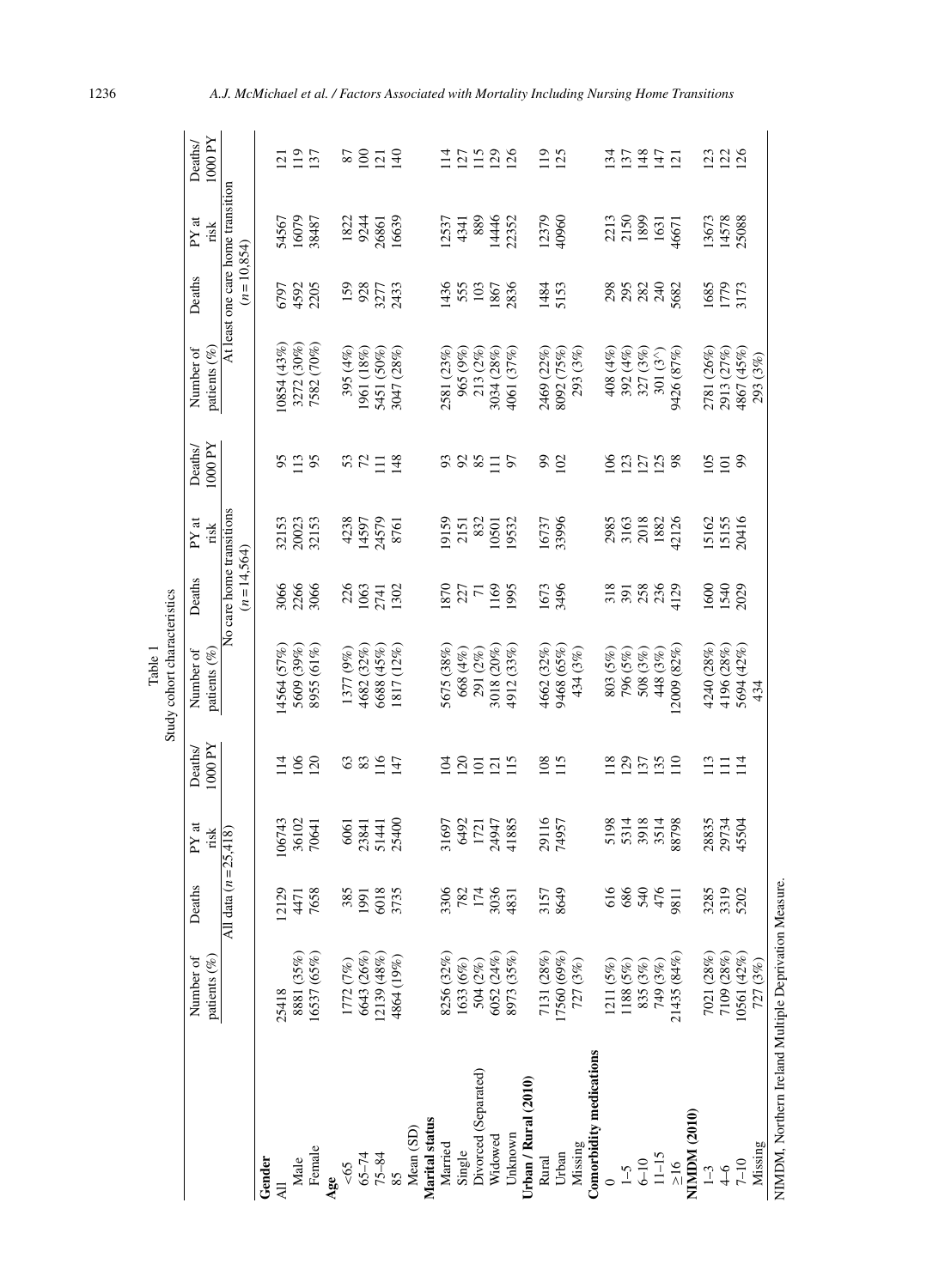|                                | HR $(95\%$ CI)                  | Std Err. | HR $(95\%$ CI)          | Std Err.                 | HR $(95\%$ CI)         | Std Err.                          |  |
|--------------------------------|---------------------------------|----------|-------------------------|--------------------------|------------------------|-----------------------------------|--|
|                                | All data                        |          |                         | No care home transitions |                        | At least one care home transition |  |
|                                | $(n=25,418)$                    |          | $(n=14,564)$            |                          | $(n=10,854)$           |                                   |  |
| Gender                         |                                 |          |                         |                          |                        |                                   |  |
| Female                         | Ref.                            |          | Ref.                    |                          | Ref.                   |                                   |  |
| Male                           | $1.28(1.23 - 1.33)$ **          | 0.02     | $1.26(1.19-1.34)$ **    | 0.03                     | $1.28(1.21-1.35)$ **   | 0.03                              |  |
| Age                            |                                 |          |                         |                          |                        |                                   |  |
| <65                            | Ref.                            |          | Ref.                    |                          | Ref.                   |                                   |  |
| $65 - 74$                      | $1.20(1.07-1.34)$ **            | 0.06     | $1.27(1.10-1.47)$ **    | 0.09                     | $1.11(0.93-1.3)$       | 0.09                              |  |
| $75 - 84$                      | $1.50(1.35-1.67)$ **            | 0.08     | $1.73(1.50-1.99)$ **    | 0.12                     | $1.30(1.10-1.53)$ **   | 0.10                              |  |
| 85                             | $1.65(1.48-1.85)$ **            | 0.09     | $1.94(1.67-2.25)$ **    | 0.14                     | $1.45(1.23-1.71)$ **   | 0.12                              |  |
| Mean $(SD)$                    |                                 |          |                         |                          |                        |                                   |  |
| <b>Marital status</b>          |                                 |          |                         |                          |                        |                                   |  |
| Married                        | Ref.                            |          | Ref.                    |                          | Ref.                   |                                   |  |
| Single                         | $1.15(1.06-1.25)$ **            | 0.04     | $1.08(0.94 - 1.25)$     | 0.07                     | $1.26(1.14-1.39)$ **   | 0.06                              |  |
| Divorced (Separated)           | $1.25(1.07-1.46)^{*}$           | 0.09     | $1.28(1.00-1.64)$ *     | 0.07                     | $1.28(1.05 - 1.57)^*$  | 0.13                              |  |
| Widowed                        | $1.10(1.04-1.16)$ <sup>**</sup> | 1.10     | $1.08(0.94 - 1.25)^*$   | 0.16                     | $1.15(1.07-1.24)$ **   | 1.15                              |  |
| Unknown                        | $0.80(0.77-0.84)$ **            | 0.80     | $0.76(0.71-0.82)$ **    | 0.02                     | $0.86(0.80 - 0.92)$ ** | 0.02                              |  |
| <b>Urban / Rural (2010)</b>    |                                 |          |                         |                          |                        |                                   |  |
| Rural                          | Ref.                            |          | Ref.                    |                          | Ref.                   |                                   |  |
| Urban                          | $0.99(0.95 - 1.03)$             | 0.02     | $0.99(0.93 - 1.05)$     | 0.03                     | $1.02(0.96 - 1.08)$    | 0.03                              |  |
| <b>Comorbidity medications</b> |                                 |          |                         |                          |                        |                                   |  |
| $\mathbf{0}$                   | Ref.                            |          | Ref.                    |                          | Ref.                   |                                   |  |
| $1 - 5$                        | $1.07(0.96 - 1.20)$             | 0.06     | $1.11(0.95-1.30)$       | 0.08                     | $1.03(0.87 - 1.21)$    | 0.08                              |  |
| $6 - 10$                       | $1.10(0.98 - 1.24)$             | 0.06     | $1.20(1.02 - 1.42)^{*}$ | 0.10                     | $1.04(0.88 - 1.22)$    | 0.08                              |  |
| $11 - 15$                      | $1.16(1.03-1.31)^*$             | 0.07     | $1.16(0.97-1.37)$       | 0.10                     | $1.18(0.99 - 1.40)$    | 0.10                              |  |
| $\geq$ 16                      | $1.08(1.00-1.18)$ *             | 0.04     | $1.11(0.98-1.25)$       | 0.06                     | $1.09(0.97-1.23)$      | 0.06                              |  |
| <b>NIMDM (2010)</b>            |                                 |          |                         |                          |                        |                                   |  |
| $1 - 3$                        | Ref.                            |          | Ref.                    |                          | Ref.                   |                                   |  |
| $4 - 6$                        | $0.95(0.90 - 1.00)$             | 0.02     | $0.94(0.88 - 1.02)$     | 0.03                     | $0.96(0.90-1.03)$      | 0.03                              |  |
| $7 - 10$                       | $0.93(0.89 - 0.97)$ **          | 0.02     | $0.93(0.87-1.00)$       | 0.03                     | $0.94(0.89 - 1.00)$    | 0.02                              |  |

Table 2 Cox proportional hazard model assessing factors associated with mortality

∗*p* < 0.05, ∗∗*p* < 0.001; NIMDM, Northern Ireland Multiple Deprivation Measure.

these results held when the data was split between PwD who had transitioned to a care home at least once and those who had not.

In comparison to those people with no comorbidity medications, people who had been dispensed between 11–15 comorbidity medications (HR 1.16, 95% CI = 1.03–1.31, *p* < 0.001) or 16 or more medications (HR 1.08, 95% CI 1.00–1.18, *p* < 0.001) had significantly higher mortality rates when compared to people with no comorbidity medications. However, this effect disappears when the data is split between PwD who have been in a care home at least once and those that have not. Table 3 closely reflects the findings of Table 2, but also highlights that diabetic medication in particular significantly increases mortality rates in comparison to people who have no comorbidities (HR 1.18, 95% CI =  $1.07 - 1.29$ ,  $p < 0.001$ ). This was also true for PwD who have been in a care home at least once (HR 1.19, 95% CI = 1.04–1.36,  $p < 0.001$ ) and those that have not (HR 1.19, 95% CI = 1.04–1.36,  $p < 0.001$ ). Anti-arrhythmic medication significantly increases mortality rates for PwD who have never been in a care home (HR 4.14, 95% CI = 1.5–11.14, *p* < 0.001) and when all data is analyzed together (HR 2.44, 95%  $CI = 1.01 - 5.91, p < 0.001$ , but not for PwD who have been transitioned to a care home at least once (HR 0.92, 95% CI = 0.12–6.60, *p* < 0.001). Figure 1 displays Kaplan-Meier survival functions for PwD who have taken anti-arrhythmia and diabetic medication in comparison to those who have not.

#### **DISCUSSION**

Given the numerous studies which have assessed factors associated with mortality after a dementia diagnosis [8, 9, 25, 26], understanding these factors within the context of dementia in NI is also essential, as it may help provide valuable information to the person with dementia, their family, carers, and medical team. To the best of our knowledge, this is the first retrospective analysis to investigate factors that influence mortality after a dementia diagnosis in NI. Our data suggested that there was 13,289 people prescribed anti-dementia drugs currently living with dementia in NI. However, given that we used a proxy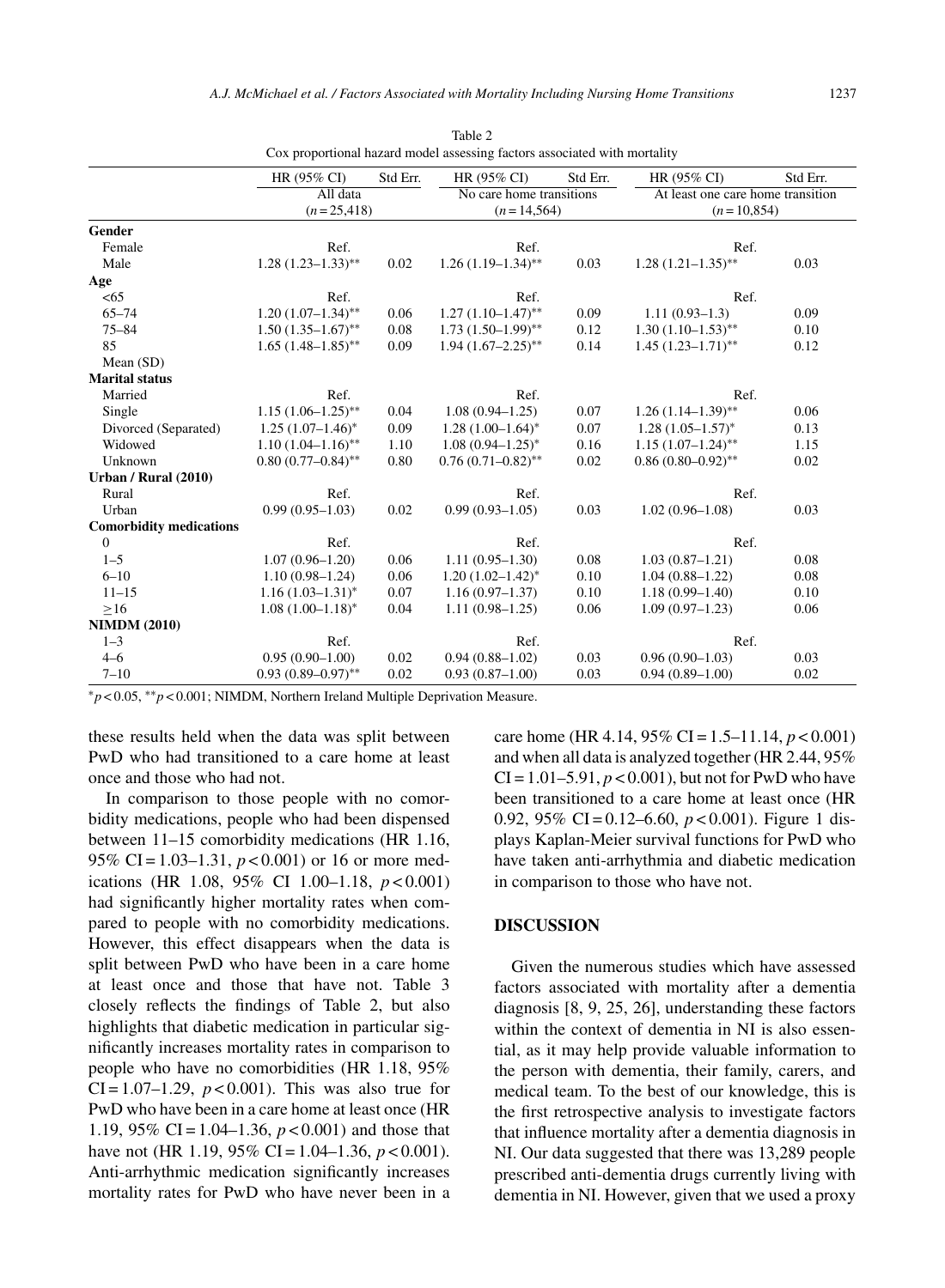|                                 | HR (95% CI)            | Std Err. | HR (95% CI)                  | Std Err. | HR (95% CI)                | Std Err. |
|---------------------------------|------------------------|----------|------------------------------|----------|----------------------------|----------|
|                                 | All data               |          | No care home                 |          | At least one care home     |          |
|                                 | $(n=25,418)$           |          | transitions ( $n = 14,564$ ) |          | transition ( $n = 10854$ ) |          |
| Gender                          |                        |          |                              |          |                            |          |
| Female                          | Ref.                   |          | Ref.                         |          | Ref.                       |          |
| Male                            | $1.27(1.22 - 1.32)$ ** | 0.02     | $1.26(1.19-1.34)$ **         | 0.03     | $1.27(1.21-1.34)$ **       | 0.03     |
| Age                             |                        |          |                              |          |                            |          |
| <65                             | Ref.                   |          | Ref.                         |          | Ref.                       |          |
| $65 - 74$                       | $1.19(1.07-1.34)$ **   | 0.06     | $1.27(1.10-1.47)$ **         | 0.09     | $1.11(0.93 - 1.32)$        | 0.09     |
| $75 - 84$                       | $1.50(1.35-1.67)$ **   | 0.08     | $1.74(1.51-2.00)$ **         | 0.12     | $1.30(1.10-1.53)$ **       | 0.10     |
| 85                              | $1.65(1.48-184)$ **    | 0.09     | $1.95(1.68 - 2.27)$ **       | 0.14     | $1.45(1.23 - 1.71)$ **     | 0.12     |
| Mean (SD)                       |                        |          |                              |          |                            |          |
| <b>Marital</b> status           |                        |          |                              |          |                            |          |
| Married                         | Ref.                   |          | Ref.                         |          | Ref.                       |          |
| Single                          | $1.16(1.07-1.25)$ **   | 0.04     | $1.08(0.94 - 1.25)^*$        | 0.07     | $1.27(1.15-1.40)$ **       | 0.13     |
| Divorced (Separated)            | $1.25(1.07-1.46)^*$    | 0.09     | $1.28(1.00-1.63)$            | 0.15     | $1.28(1.05-1.57)^{*}$      | 0.06     |
| Widowed                         | $1.10(1.05-1.16)$ **   | 0.02     | $1.09(1.00-1.18)$ **         | 0.04     | $0.86(0.81-92)$ **         | 0.02     |
| Unknown                         | $0.81(0.77-0.85)$ **   | 0.01     | $0.77(0.72 - 0.82)^{*}$      | 0.02     | $1.16(1.07-1.24)$ **       | 0.04     |
| <b>Urban / Rural (2010)</b>     |                        |          |                              |          |                            |          |
| Rural                           | Ref.                   |          | Ref.                         |          | Ref.                       |          |
| Urban                           | $0.99(0.95 - 1.03)$    | 0.02     | $0.99(0.94 - 1.06)$          | 0.03     | $1.02(0.96 - 1.08)$        | 0.03     |
| Type of comorbidity medications |                        |          |                              |          |                            |          |
| No comorbidity medication       | Ref.                   |          | Ref.                         |          | Ref.                       |          |
| Arrhythmic                      | $2.44(1.01-5.91)^{*}$  | 1.10     | $4.14(1.5 - 11.14)^*$        | 2.09     | $0.92(0.12 - 6.60)$        | 0.92     |
| Hypertension                    | $1.13(0.95 - 1.34)$    | 0.10     | $1.10(0.87 - 1.40)$          | 0.13     | $1.14(0.88 - 1.48)$        | 0.15     |
| Lipid regulating                | $1.02(0.91 - 1.14)$    | 0.05     | $0.99(0.85 - 1.16)$          | 0.07     | $1.03(0.86 - 1.23)$        | 0.09     |
| Hypnotics and anxiolytics       | $1.08(0.98 - 1.19)$    | 0.05     | $1.10(0.95-1.26)$            | 0.07     | $1.07(0.93 - 1.24)$        | 0.07     |
| Antipsychotic                   | $1.06(0.97 - 1.17)$    | 0.05     | $1.17(1.02 - 1.34)^*$        | 0.08     | $1.03(0.91 - 1.18)$        | 0.06     |
| Antidepressant                  | $1.08(0.99 - 1.17)$    | 0.04     | $1.10(0.98 - 1.25)$          | 0.06     | $1.09(0.96 - 1.23)$        | 0.06     |
| Diabetic                        | $1.18(1.07-1.29)$ **   | 0.05     | $1.19(1.04 - 1.36)^*$        | 0.08     | $1.19(1.04 - 1.36)$ **     | 0.08     |
| <b>NIMDM (2010)</b>             |                        |          |                              |          |                            |          |
| $1 - 3$                         | Ref.                   |          | Ref.                         |          | Ref.                       |          |
| $4 - 6$                         | $0.95(0.90 - 1.00)$    | 0.02     | $0.95(0.88 - 1.02)$          | 0.03     | $0.96(0.89 - 1.03)$        | 1.03     |
| $7 - 10$                        | $0.93(0.89 - 0.98)$ ** | 0.02     | $0.94(0.88 - 1.00)$          | 0.03     | $0.94(0.89 - 1.00)$        | 1.00     |

Table 3 Cox proportional hazard model assessing factors and type of comorbidity medication associated with mortality

∗*p* < 0.05, ∗∗*p* < 0.001; NIMDM, Northern Ireland Multiple Deprivation Measure.

measure for dementia diagnosis it is likely that some people with dementia in NI are missing from our cohort. The true number is likely between the number we report (13,289) and the number reported in the NI dementia strategy (19,000) [2]. The results of the present study show that increasing age and higher numbers of comorbidity medications are significantly associated with increased mortality after dementia diagnosis. When considering the entire cohort, the deaths per 1000 PY was 114, a number which is slightly lower than similar cohorts which have investigated mortality rates after diagnosis [12, 27], but also lower than others [11]. However, these previous cohorts, which used data from the Swedish dementia registry [12], the Neurological Disorders in Central Spain [27], and the Registry of Dementias of Girona, all analyzed PwD over a longer time frame, possibly leading to a higher deaths per 1000 person years. Average survival time after diagnosis was 4.5 years and deaths/1000 person years was 114, which are

very similar figures to those observed in other mortality studies over similar time frames [6, 7]. This discrepancy between official government statistics and our analysis could be explained through some of the limitations in our analysis, such as using dementia medication as a proxy for diagnosis, as this proxy measure means that PwD who are not taking dementia medication are not included in the analysis. Most people on cholinesterase inhibitors and memantine have a diagnosis of Alzheimer's disease, mixed dementia, or Parkinson's disease and Lewy body dementia. Patients with vascular dementia and frontotemporal dementia are excluded from the dataset as these medications are not licensed for these conditions. Patients intolerant of cholinesterase inhibitors and memantine are also likely excluded from the dataset. Significantly lower mortality risk was found in women in comparison to men (Table 2), which concurs with past research [8–10]. This is of interest as prevalence rates are so much higher in women with 65% of our dataset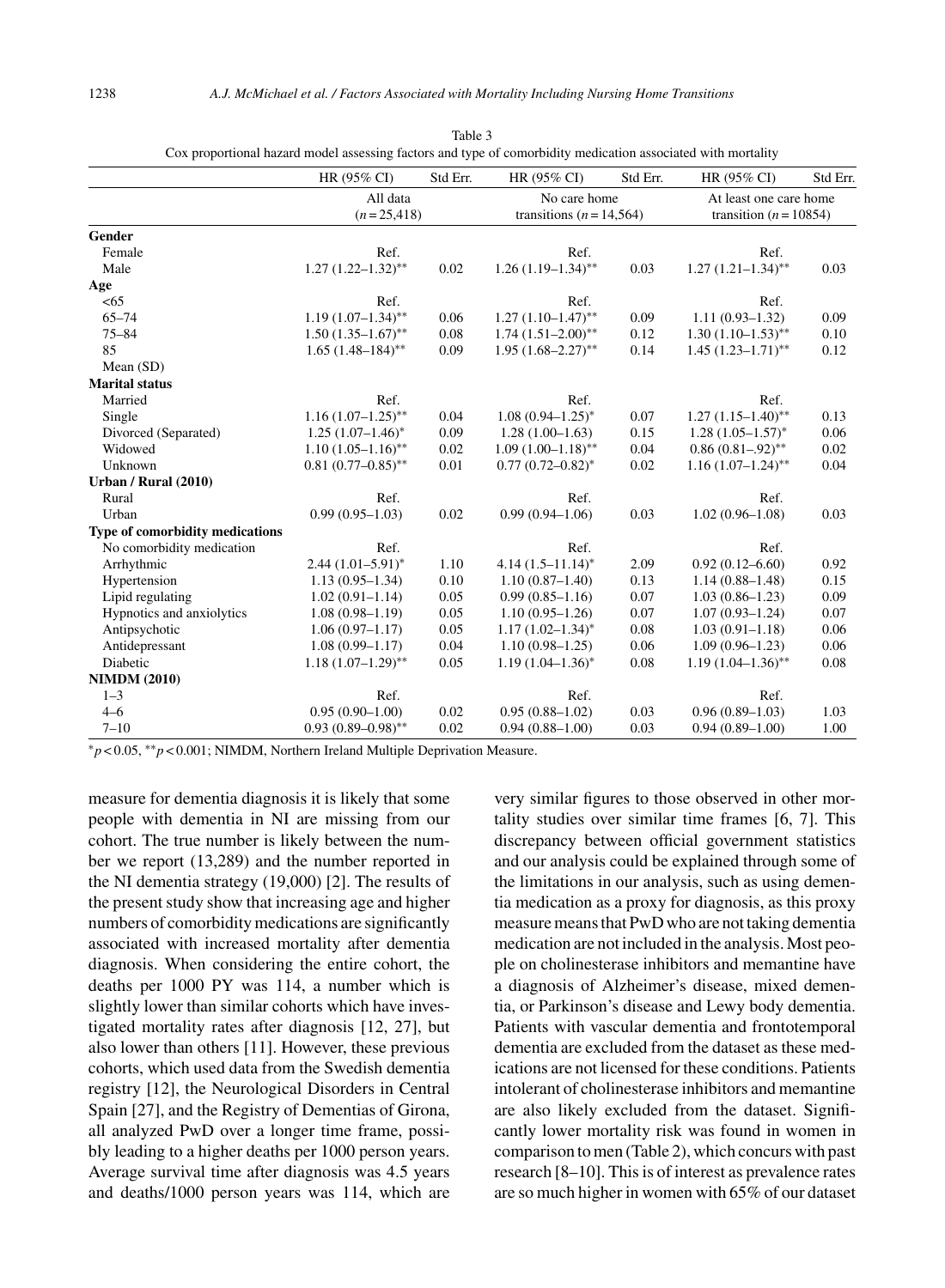

Fig. 1. Survival function derived from cox proportional hazard regression adjusted for covariates in Table 3. Y axis denotes estimated survival percentages. X axis is time in years. Of the different classes of medication extracted from the enhanced prescribing database, only anti-arrhythmic and diabetic medication significantly increased mortality rates among people prescribed anti-dementia drugs in our study population.

being female in keeping with national statistics [28]. Mortality rates were not influenced by whether the person lived in an urban or rural area. Our analysis aligns the findings of past research which have indicated that marriage may lower mortality rates after diagnosis [7, 29], as people who are divorced, separated, or widowed had significantly higher mortality rates in comparison to those who are married. It is unlikely that this finding suggests that people who are unmarried are at an elevated risk of dementia, but rather suggests a positive relationship between marriage and lifestyle factors which may reduce mortality rates after a dementia diagnosis. For instance, PwD who are married might be more likely to be diagnosed earlier, as a result of a spouse noticing behaviors which may be indicative of dementia. The spouse may also ensure the PwD is more socially, physically, and mentally active after a dementia diagnosis; factors that have been proven to be of benefit [30, 31], Additionally, spouses may be more than likely to play an active role in medication management [32]. However, we emphasize that for the marriage variable, 35% of data was missing. Additionally, information on marriage was not recorded at baseline (2010) but rather at different times between 2010–2016, therefore the results with respect to marriage should be interpreted with caution. We also found that PwD who had not transitioned to a care home had more comorbidity medications (Table 1), in comparison to PwD who had transitioned to a care home. This finding disagrees with past research which has suggested that PwD often have more comorbidity medications if they have transitioned to a care home at least once [14]. We also noted that more deaths occurred in PwD who had transitioned to a care home at least once  $(n=6797)$  in comparison to PwD who had not transitioned to a care home  $(n=3066)$ . Moreover, many more females had transitioned to a care home at least once  $(n=7852)$  in comparison to males  $(n=3272)$ ; however, mortality rates were significantly higher for males in comparison to females if they had transitioned to a care home at least once (Table 2).

Research has highlighted that there is a need for an elevated focus on assessing and monitoring comorbidities and their associated medications in PwD [33, 34]. Comorbidity medication was high for most of the PwD in our dataset, as over 85% had been prescribed 15 or more comorbidity medications between 2010 and 2016. Although we have looked at comorbidity medications over a seven-year period, recent studies have shown that at any given point in time, PwD had an average of 5.4 comorbidity medications [35]. For several BNF sections, we had access to the number of items prescribed to each patient between 2010 and 2016. We noted that when analyzing all of the data together, higher levels of comorbidity medication was associated with significantly higher mortality rates. Indeed, a higher number of comorbidity medications has been consistently associated with higher mortality rates in past research [12, 21, 27]. When the BNF sections are categorized into different types of comorbidity medications (Table 3), those on anti-arrhythmic and diabetic medication had significantly higher mortality rates in comparison to PwD with no comorbidities. Although this finding should be interpreted with caution, as it is a proxy measure rather than an official diagnosis of the comorbidities, the findings dovetail those of recent studies which suggest that those with diabetes and arrhythmic conditions have higher mortality rates [36, 37]. Moreover, PwD who have also been diagnosed with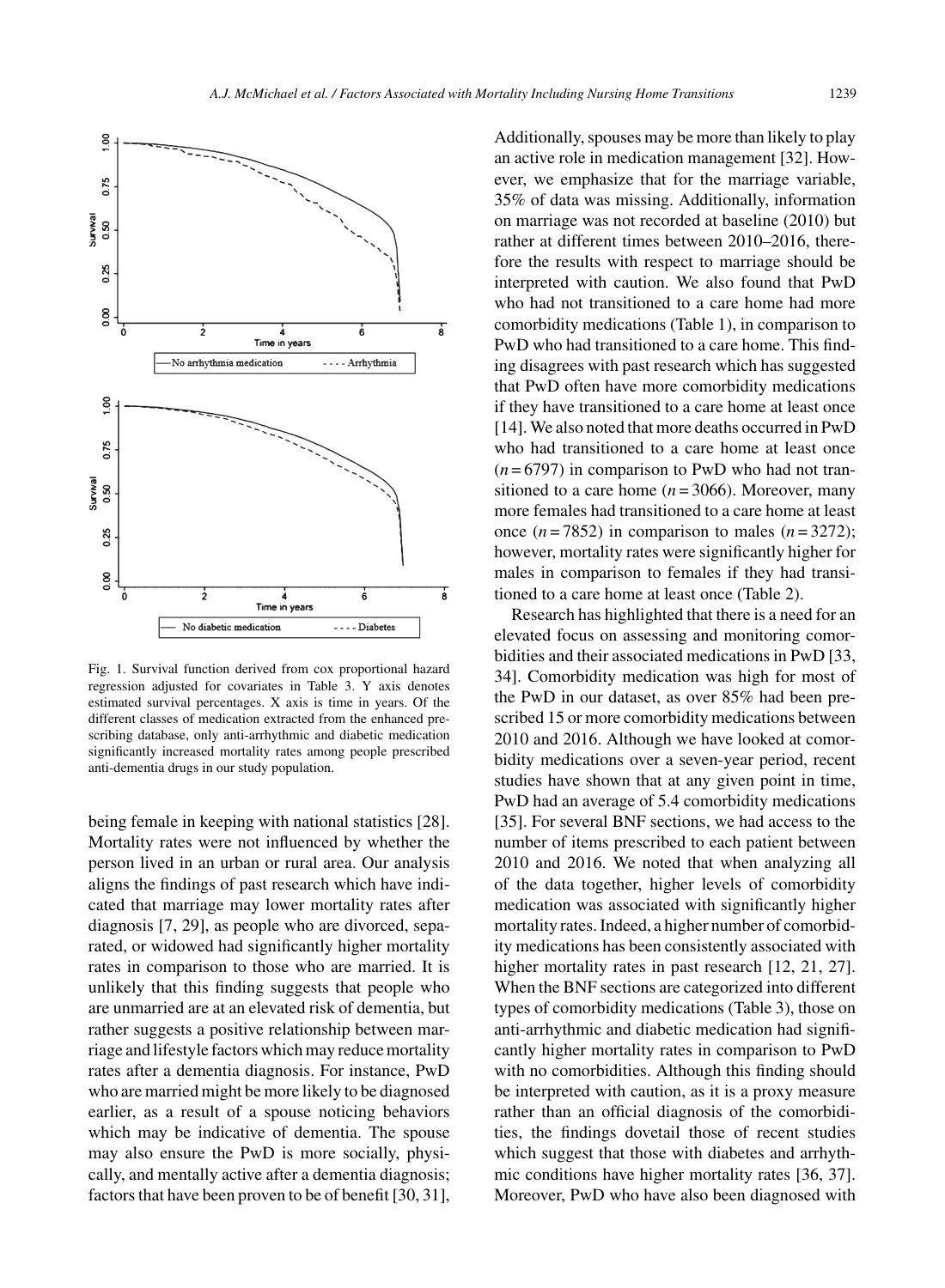dementia have poorer medication management and are less likely to receive the recommended annual monitoring for diabetes than people without dementia [38]. This might explain why PwD in our cohort who had been dispensed diabetic medication and had transitioned to a care home at least once did not have significantly higher mortality rates, as their diabetes may have been controlled better in a care home setting. Given that some comorbidity medications such as those with a high anticholinergic burden are likely to counteract the effects of dementia management medications [39], careful monitoring and management of comorbidity medications could potentially lower mortality rates after a dementia diagnosis.

In NI, the NIMDM is often used to determine an individual's deprivation score [17]. The NIMDM ranges from 1–10, with lower values indicating higher levels of deprivation. Previous work in NI has indicated that people with lower NIMDM scores have higher levels of mental illness and poorer mental health [40]. Moreover, recent research which looked at nationwide data of PwD between 2000 and 2010 has shown that both males and females with dementia who lived in more deprived areas had higher levels of mortality in comparison to PwD who lived in less deprived areas [41]. Our findings align with those of past research, as we found that people in the less deprived areas (NIMDM scores 7–10) had significantly lower levels of mortality in comparison to people living in more deprived areas. Additional *post hoc* analysis also showed that PwD in deprived areas had a significantly higher number of average comorbidity medications (t  $(24689) = 14.9$ ;  $p = <0.0001$ ). Given the unfavorable prognosis that may await people in deprived areas after a dementia diagnosis, future research should continue to assess and understand why mortality rates are higher for PwD in more deprived areas and an integrated response between dementia specialists, clinicians, carers, and researchers may be needed to improve the outcomes of PwD in highly deprived areas.

Our findings should be interpreted within the context of several limitations. We have used the first prescription date of cholinesterase inhibitors as a proxy for dementia diagnosis and length of time on anti-dementia drugs as a proxy for dementia severity, a methodology which has been used to identify PwD from the EPD in past research [18] but which may lead to underestimation of dementia rates and exclusion of people with other forms of dementia. Drugs for dementia are licensed only for the treatment of mild to severe dementia in Alzheimer's

disease and mild to moderate dementia in Parkinson's disease. As stated previously using medication as a proxy for dementia diagnosis therefore may exclude people with dementias caused by other diseases and prevented us from investigating mortality rates in different types of dementia [16]. As a case in point, recent research has indicated that dementia with Lewy bodies is the second most common degenerative dementia and dementia with Lewy bodies has a higher mortality rate relative to Alzheimer's disease [12, 42]. However, using our proxy measure, we were unable to add to these findings. A date of dementia diagnosis was determined as the first date that a dementia medication was prescribed; however, dementia is likely to be present years or decades before an official diagnosis is recorded [6]. Although the Enhanced Prescribing Database provides a wealth of data for researchers, it is only able to scan approximately 80–90% of all prescribed medications. Further, the lack of over-the-counter and hospital medications in the EPD mean that there may be an under prevalence of comorbidity medications in the data set. Finally, we conducted a series of *t*-tests, and although research has suggested that it may not be necessary to change the level of significance [43], this multiple testing could have potentially lead to an overestimation of effects [44].

# *Conclusions*

In our cohort of PwD, male gender, higher levels of comorbidity medication, higher levels of deprivation, and anti-arrhythmic and diabetic medication were associated with increased mortality. There was a higher number of deaths and person years at risk among people with dementia who had transitioned to a care home at least once. More research is needed to determine why PwD in more deprived areas have higher mortality rates.

# **ACKNOWLEDGMENTS**

The authors would like to thank staff at the Honest Broker Service, Northern Ireland for extracting data for analysis and providing clearance of statistical analysis. The authors would like to thank the Atlantic Philanthropies, the Office of the First and Deputy First Minister and the Department of Health for funding this study.

Authors' disclosures available online [\(https://](https://www.j-alz.com/manuscript-disclosures/19-0751r2) [www.j-alz.com/manuscript-disclosures/19-0751r2\)](https://www.j-alz.com/manuscript-disclosures/19-0751r2).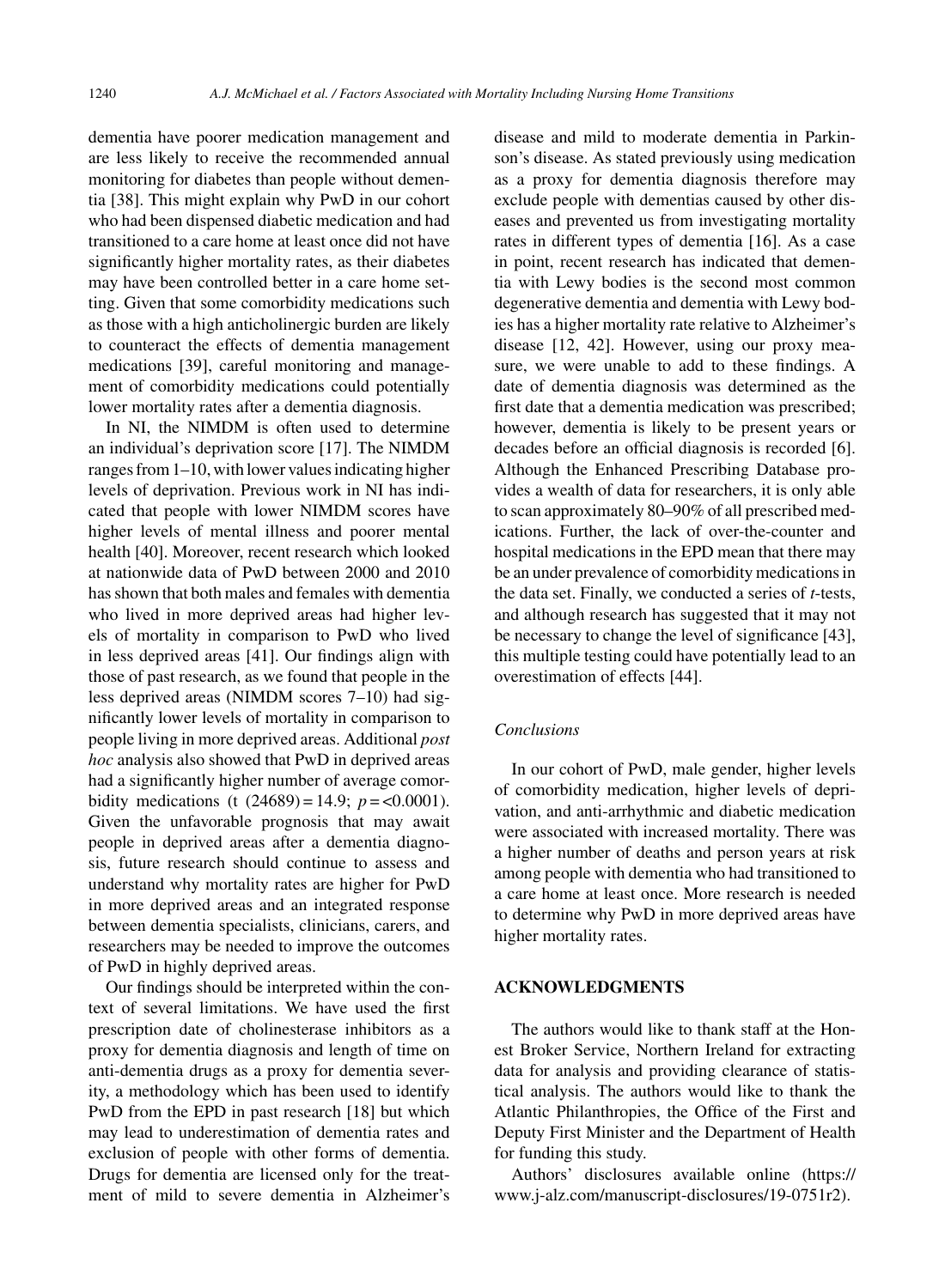#### **REFERENCES**

- [1] Hofmann-Apitius M (2015) Is dementia research ready for big data approaches? *BMC Med* **13**, 145.
- [2] Department of Health Social Services and Public Safety Northern Ireland (2011) Improving Dementia Services in Northern Ireland.
- [3] Ganguli M, Dodge HH, Shen C, Pandav RS, DeKosky ST (2005) Alzheimer disease and mortality: A 15-year epidemiological study. *Arch Neurol* **62**, 779-784.
- [4] Wolfson C, Wolfson DB, Asgharian M, M'Lan CE, Østbye T, Rockwood K, Hogan DB (2001) A reevaluation of the duration of survival after the onset of dementia. *N Engl J Med* **344**, 1111-1116.
- [5] Steenland K, MacNeil J, Seals R, Levey A (2010) Factors affecting survival of patients with neurodegenerative disease. *Neuroepidemiology* **35**, 28-35.
- [6] Eriksdotter M (2014) Mortality risk after dementia diagnosis by dementia type and underlying factors: A cohort of 15,209 patients based on the Swedish Dementia Registry. *J Alzheimers Dis* **41**, 467-477.
- [7] Xie J, Brayne C, Matthews FE (2008) Survival times in people with dementia: Analysis from population based cohort study with 14 year follow-up. *BMJ* **336**, 258-262.
- [8] Dewey ME, Saz P (2001) Dementia, cognitive impairment and mortality in persons aged 65 and over living in the community: A systematic review of the literature. *Int J Geriatr Psychiatry* **16**, 751-761.
- [9] Agüero-Torres H, Fratiglioni L, Guo Z, Viitanen M, Winblad B (1999) Mortality from dementia in advanced age: A 5-year follow-up study of incident dementia cases. *J Clin Epidemiol* **52**, 737-743.
- [10] Aevarsson Ó, Svanborg A, Skoog I (1998) Seven-year survival rate after age 85 years: Relation to alzheimer disease and vascular dementia. *Arch Neurol* **55**, 1226-1232.
- [11] Garre-Olmo J, Ponjoan A, Inoriza JM, Blanch J, Sánchez-Pérez I, Cubí R, de Eugenio R, Turró-Garriga O, Vilalta-Franch J (2019) Survival, effect measures, and impact numbers after dementia diagnosis: A matched cohort study. *Clin Epidemiol* **11**, 525-542.
- [12] Garcia-Ptacek S, Farahmand B, Kåreholt I, Religa D, Cuadrado ML, Eriksdotter M (2014) Mortality risk after dementia diagnosis by dementia type and underlying factors: A cohort of 15,209 patients based on the Swedish Dementia Registry. *J Alzheimers Dis* **41**, 467-77.
- [13] Østbye T, Steenhuis R, Wolfson C, Walton R, Hill G (1999) Predictors of five-year mortality in older Canadians: The Canadian study of health and aging. *J Am Geriatr Soc* **47**, 1249-1254.
- $[14]$  Vossius C, Selbæk G, Šaltytė Benth J, Bergh S (2018) Mortality in nursing home residents: A longitudinal study over three years. *PLoS One* **13**, e0203480.
- [15] Davis P (2007) Northern Ireland's electronic prescribing and eligibility system. *Br J Healthc Comput Inf Manag* **24**, 12.
- [16] Committee JF (2015) *British National Formulary 69th edition*, BMJ Group and Pharmaceutical Press, London, UK.
- [17] Northern Ireland Multiple Deprivation Measure 2017 (NIMDM2017). Northern Ireland Statistics and Research Agency.
- [18] Barry HE, Cooper JA, Ryan C, Passmore AP, Robinson AL, Molloy GJ, Darcy CM, Buchanan H, Hughes CM (2016) Undefined Potentially inappropriate prescribing among people with dementia in primary care: A retrospec-

tive cross-sectional study using the enhanced prescribing database. *J Alzheimers Dis* **52**, 1503-1513.

- [19] Gudala K, Bansal D, Schifano F, Bhansali A (2013) Diabetes mellitus and risk of dementia: A meta-analysis of prospective observational studies. *J Diabetes Investig* **4**, 640-650.
- [20] Enache D (2016) Antidepressants and mortality risk in a dementia cohort: Data from SveDem, the Swedish Dementia Registry.
- [21] Kales HC, Valenstein M, Kim HM, McCarthy JF, Ganoczy D, Cunningham F, Blow FC (2007) Mortality risk in patients with dementia treated with antipsychotics versus other psychiatric medications. *Am J Psychiatry* **164**, 1568-1576.
- [22] Guthrie B, Clark SA, Mccowan C (2010) The burden of psychotropic drug prescribing in people with dementia: A population database study. *Age Ageing* **39**, 637-642.
- [23] Hernandez I (2016) Risk factors for cardiovascular events of antidementia drugs in Alzheimer's disease patients. *J Clin Gerontol Geriatr* **7**, 77-82.
- [24] Lyles CR, Lyles CR, Parker MM, Karter AJ, Huang ES, Whitmer RA (2012) Association of depression with increased risk of dementia in patients with type 2 diabetes. *Arch Gen Psychiatry* **69**, 410-417.
- [25] Todd S, Barr S, Roberts M, Passmore AP (2013) Survival in dementia and predictors of mortality: A review.*Int J Geriatr Psychiatry* **28**, 1109-1124.
- [26] Aneshensel CS, Pearlin LI, Schuler RH (2000) Mortality among people with dementia. *J Gerontol Soc Sci* **55**, 152- 162.
- [27] Villarejo A, Benito-León J, Trincado R, Posada IJ, Puertas-Martín V, Boix R, Medrano MRAJ, Bermejo-Pareja F (2011) Dementia-associated mortality at thirteen years in the NEDICES Cohort Study. *J Alzheimers Dis* **26**, 543-551.
- [28] Prevalence by gender in the UK | Dementia Statistics Hub.
- [29] Sommerlad A, Ruegger J, Singh-Manoux A, Lewis G, Livingston G (2018) Marriage and risk of dementia: Systematic review and meta-analysis of observational studies. *J Neurol Neurosurg Psychiatry* **89**, 231-238.
- [30] Blondell SJ, Hammersley-Mather R, Veerman JL (2014) Does physical activity prevent cognitive decline and dementia?: A systematic review and meta-analysis of longitudinal studies. *BMC Public Health* **14**, 510.
- [31] Anderson K, Grossberg GT (2014) Brain games to slow cognitive decline in Alzheimer's disease. *J Am Med Dir Assoc* **15**, 536-537.
- [32] While C, Duane F, Beanland C, Koch S (2013) Medication management: The perspectives of people with dementia and family carers. *Dementia* **12**, 734-750.
- [33] Fox C, Smith T, Maidment I, Hebding J, Madzima T, Cheater F, Cross J, Poland F, White J, Young J (2014) The importance of detecting and managing comorbidities in people with dementia? *Age Ageing* **43**, 741-743.
- [34] Subramaniam H (2019) Comorbidities in dementia: Time to focus more on assessing and managing comorbidities. *Age Ageing* **48**, 314-315.
- [35] Clague F, Mercer SW, McLean G, Reynish E, Guthrie B (2016) Comorbidity and polypharmacy in people with dementia: Insights from a large, population-based crosssectional analysis of primary care data. *Age Ageing* **46**, 33-39.
- [36] Tilvis RS, Kahonen-Vare MH, Jolkkonen J, Valvanne J, Pitkala KH, Strandberg TE (2004) Predictors of cognitive decline and mortality of aged people over a 10-year period. *J Gerontol* **59A**, 268-274.